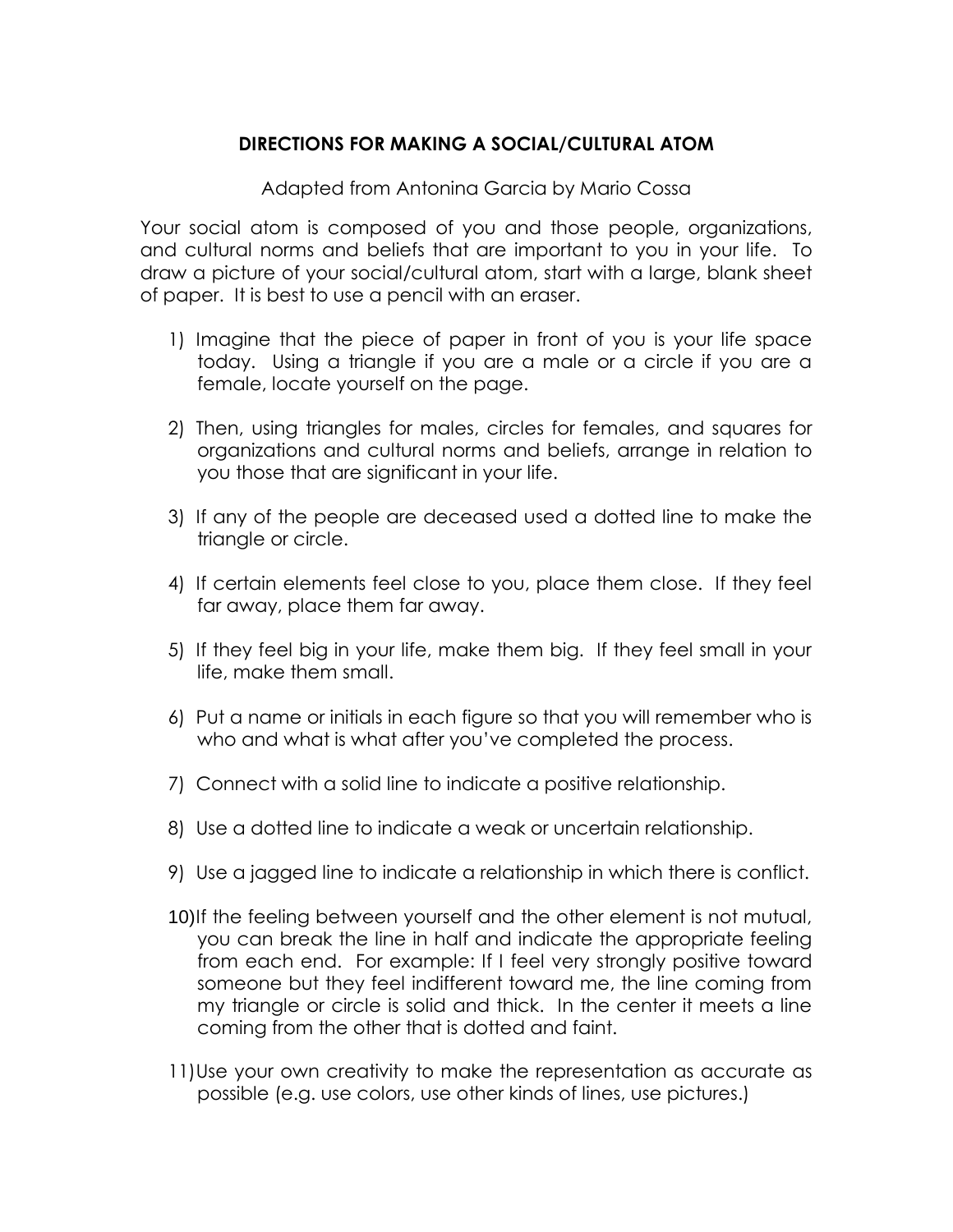This is a sample of a portion of a social/cultural atom. What can you determine about this person and their relationships by studying this diagram?